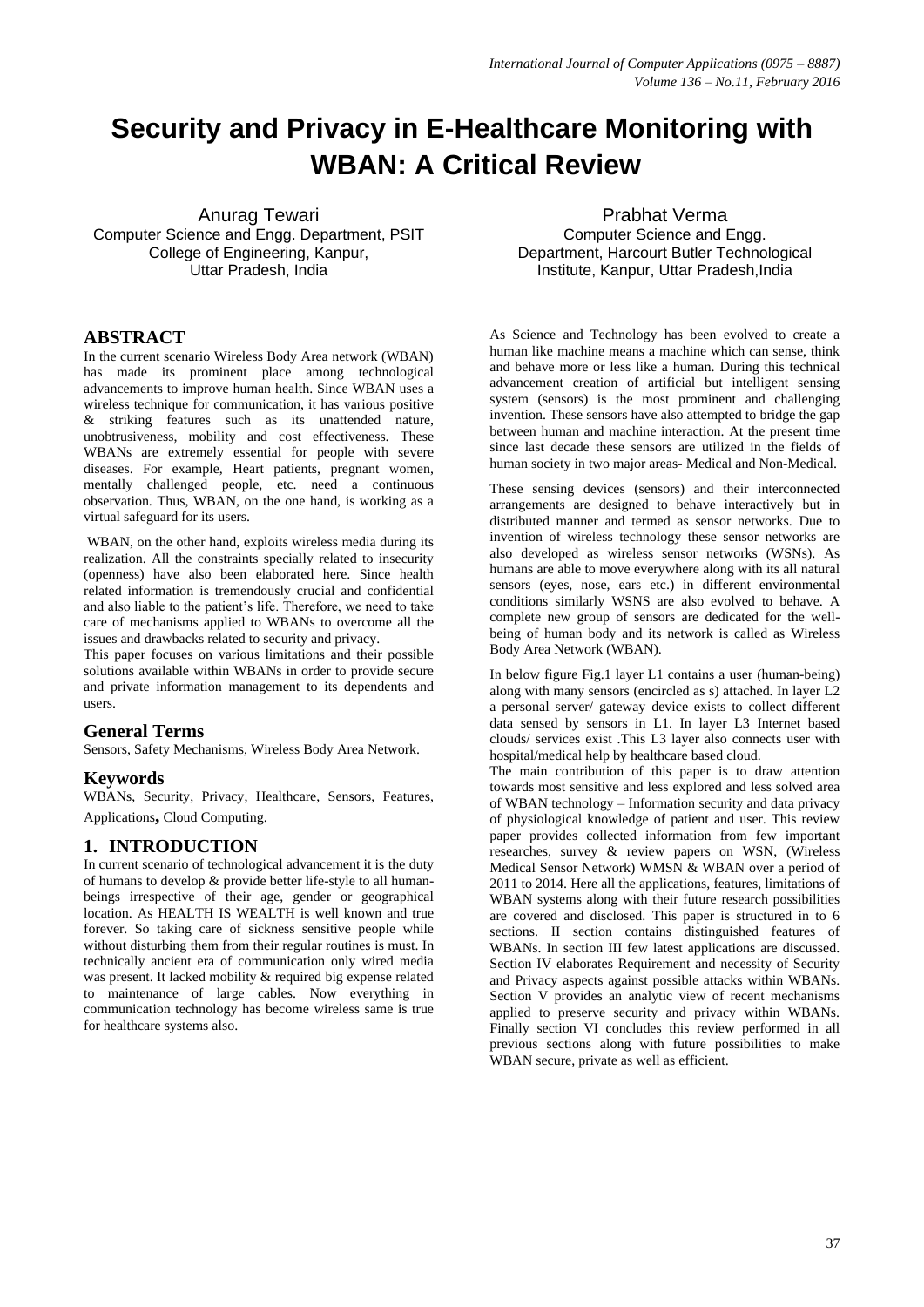

**Fig.1 Functional Layer-based architecture of WBAN**

#### **2. FEATURES OF WBAN**

In this section some unique features of WBAN are covered which give a distinguished shape to WBAN from MANET (Mobile Ad-Hoc Network) & WSN. Interconnected Devices developed and used on, in or around the body of human users generally come under the umbrella of WBANs. Medically Implanted and wearable sensor are extremely popular components of WBAN in E-Healthcare perspectives [1]. WBAN has been standardized by a task group established by IEEE 802 and it is named as IEEE 802.15.6 [1], [2].

Few Important but Unique features who characterize WBAN can be defined as [4]:

- 1. Human Centric Interactions (Activation): WBANs are directly attached to human body parts to collect data as a collection of sensed information. Human body is very much sensitive as well as reactive to these sensors. So these sensors must be harmless and easily acceptable to human body.
- 2. Scalability: WBANs are scalable for small scale arrangements. Their size contains at most 10-15 sensors attached in, on or around the body of user. Range of sensors used here in WBANs mainly exists around some 30 to 50 meters.
- 3. Mobility: It is the most significant feature which made WBANs extremely popular. One can do his/her daily routine work along under supervision of medical helpers.
- 4. Reliability: This property has values of sampling data-rates of sensing devices used within WBANs. These are comparatively many, stable and high than general sensor networks.
- 5. Deployment: These networks consist of many sensors connected directly to exit points and gateways. Sensors are localized to form a dense network.
- 6. Battery Replacement: Battery replacement can be easily performed within sensing devices used in WBANs. But extra care of those sensors which are medically implanted in the body of patient should be taken.
- 7. Properties of data within sensor: Information collected by sensing device is related to life or death of a dependent human being so it should be secure (encoded), private and permanent as far as possible.
- 8. Acceptance to Human Body: Sensor devices are machines which are directly fastened to human body so these devise have been made harmless in their functioning for human body.
- 9. Network Topology: In WBANs generally star, mesh, hybrid or cluster network topologies are used effectively.
- 10. Others: Bandwidth utilization, technical standardization and other features are defined and utilized within WBANs as per IEEE 802.15.4[3], and a detailed nomenclature gives a well defined functional overview of this special purpose sensor networks.

## **3. APPLICATIONS OF WBANS IN HEALTHCARE**

In human body important organs as well as diseases related to them are covered by WBAN. Many non-intrusive sensors are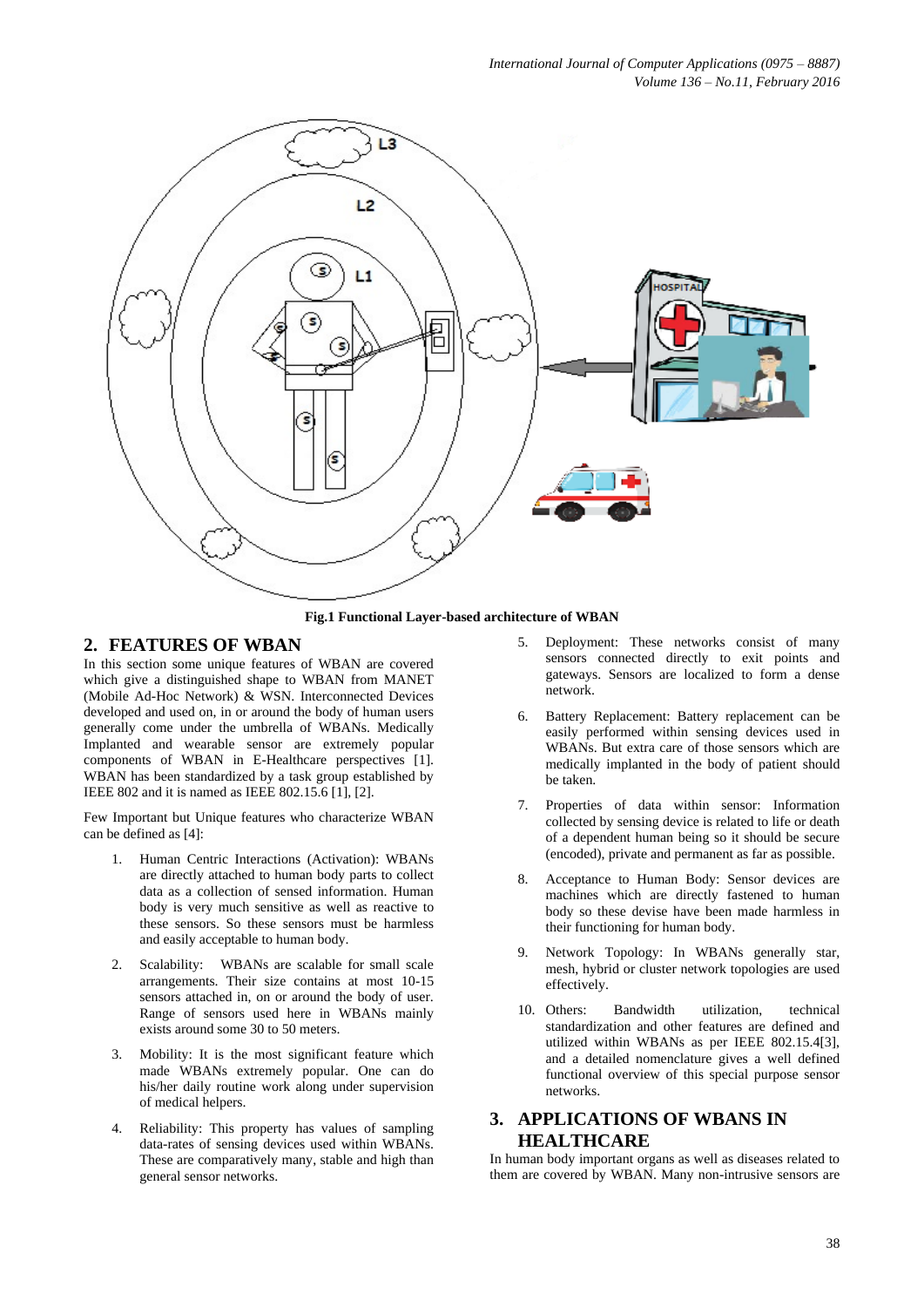medically important inside the body of patients. Remote care of patients is the main feature to explore to the fullest in WBANs supported system. Few recent applications of WBANs to improve the lifestyle of mentally and physically challenged people, people with certain diseases, pregnant women, etc. are developed and used.

The detailed list of applications utilizing WBANs extensively consists of [3] ECG, EEG, ENG, Pulse-Oximeter  $(SPO<sup>2</sup>)$ , drugs delivery, post operative and temperature monitoring, glucose level, toxins status, blood pressure, etc.

(a) WBANs working as a Virtual Doctor:

As explained by Ganesh Borse and Himangi Pande [3] WBAN based system can be developed and used as a virtual doctor. It supports various healthcare services to its dependents having abnormalities related to cancer, diabetes, high blood pressure, cardiovascular disease, etc. Here a server is designed to keep information about the patient (e.g. his/her medical history). The server also sends daily tips and suggestions. Moreover, in case of emergency it provides the patient with the medical aid by informing the concerned hospital and also patient's family and relatives. Its key point is SVM (Support Vector Machine) used to keep track of physiological data about patient then take decision on its basis.

(b) WBANs used as death Intimation Device:

This application of WBAN is mainly developed for unfit elderly people, paralyzed or immobile patients. Nowadays in various countries people live alone in the last span of their lives. Timely Information about their death must be delivered to right authority. Here a TinyOS software based MEMS are used in sensor nodes for generating swift alerts. This wearable biocompatible feeler detects movements of patient body and their pulse-rate or heart-beat. Accordingly this sensor updates information about user within server and triggers are generated and sent to doctor (as a SMS) using cellular network.

So, paralyzed and immobile patients are monitored remotely without any regular human intervention. On their death occurrence this system also informs the responsible authorities to make necessary arrangements to collect and dispose dead-bodies from specific locations.

(c) E-Healthcare monitoring systems for Homely Elders[8]:

In this application of WBAN wellness of elders living independently in their residence is being accomplished. An intelligent home monitoring system based on ZIGBEE-WSN has been designed and developed to observe and evaluate the fitness of old person in home environment. MEMS sensors are used here to analyze the gestures and EPIC. Temperature sensors and other body sensors are used to find any irregularity for elders during their routine activities as-Sleeping, walking, eating, bathing or even car driving. If any abnormality occurs it is immediately informed to network coordinator and such collected information is handed over to medical personals.

(d) Cloud-based Healthcare systems [9], [10]:

Here usage of WBAN based healthcare system is developed with the help of immensely powerful and currently hot concept of cloud-computing. By this distributed service based concept healthcare objectives has become highly promising to take care of human life-style. It helps in remote health monitoring and performs magnificent health observation of soldiers in battle field. By joining hands with clouds efficiency, scalability and overall performance of WBAN has been raised manifolds.

In this application sensing devices used within WBAN measure values related to biological study of physiology and then these observed measurements are sent to different servers located at the cloud of hospital community. Now clinicians can get this information for proper required treatment. Patients, physicians and medical staff are connected to the cloud to access information and resources with proper privileges.

(e) Other applications and projects:

Major applications under the umbrella of WBAN are [15]:- Treatment of cardiovascular abnormalities, cancer detection, asthma monitoring, developing telemedicine systems, artificial retina, fitness monitoring in sports and battle field etc..

As per the survey done on healthcare some applications/projects using WBANs are listed as[4],[12],[13]:

- (i) CodeBlue: ZIGBEE enabled radio transactions are used to connect sensing devices within WBAN to communicate with access points (AP). Its architecture is Ad-Hoc based and the structure is self-organizing.
- (ii) AID –N: group casualty happenings are targeted in this application. It is similar to CodeBlue but here wireless repeaters are used along with APs and a GPS module is also attached for localization.
- (iii) CareNet: In this project remote health monitoring and controlling is executed by using web-enabled methodologies. It has a 2-tier architecture which makes it scalable, reliable and secure.
- (iv) Alarm Net: This project has a combination of WBAN and environmental sensor network. Its architecture is 3-tier based.  $1<sup>st</sup>$  tier has WBAN devices,  $2<sup>nd</sup>$  tier has environmental sensors and  $3<sup>rd</sup>$ tier has Alarm-Gate which is a network based on Internet Protocol (IP). So its goal is patient health monitoring in home environment.
- (v) UbiMon: It consists of ad-hoc network of wearable and implantable sensors to create a WBAN. Goal of project is to capture physiological status regularly and detect any life-threatening symptom present in patient.
- (vi) Others: many other application based projects are as: Mobicare, MediSN, STAIRE, Vital-Jacket, Bike-Net, eWatch [14].

Hence there are various applications and projects developed to enrich the pervasiveness of WBAN in healthcare.

## **4. REQUIREMENTS OF SECURITY AND PRIVACY ASPECTS IN WBAN**

In case of money it is well known that earning and collection of money is important but more important is to keep it safe and secure, so that nobody could ever steal it and a lot of hard work could go in vain. Similar case is applied to information or physiological data collected by various sensors within WBAN about health status of a human user.

Three main points in which security must be applied within WBAN are-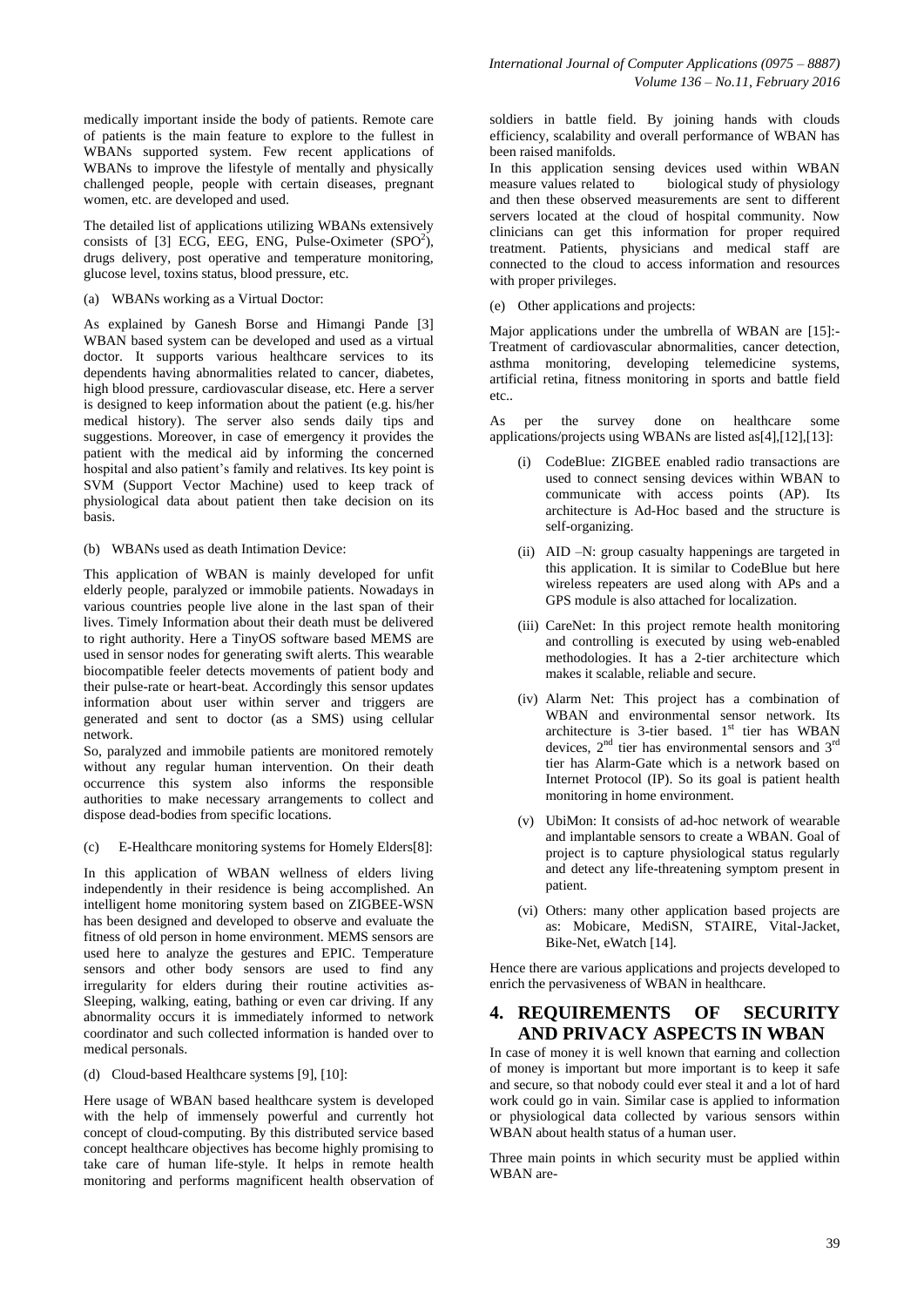*International Journal of Computer Applications (0975 – 8887) Volume 136 – No.11, February 2016*

- 1. On sensors attached in, on or around user's body.
- 2. On personal servers (where aggregated information is kept and to be sent out side for further processing).
- 3. On Communication channels & various entry/exit points or gateways.
- 4. On Internet (to connect medical community outside the WBAN).
- 5. On Devices used by Clinicians or medical helpers.

There are few stringent reasons for the requirement of security; some of them are as follows:

- I. Elderly and non-tech-savvy user's lives could be endangered if any attacker obtains and misuses their current health information.
- II. Pregnant woman want to hide her current status but somebody hacks it & makes it public so it may harm social status of pregnant lady and even life of mother and would be child may be under threat.
- III. Some Insurance persons can modify (to reduce benefits) their policy for user by getting private current status of patient.
- IV. Wrong information could be intentionally entered thru (insecure) channel trespassing. On the basis of this modified information inappropriate medical treatment could be provided. So life of patient as well as reputation and goodwill of hospital and doctor could be ruined.
- V. Project development under WBAN will be negatively influenced and it would be defamed among target customers/users. Fallen Trust on technology could de-motivate and prevent researchers for further progress.

So, accurate, reliable, secure and trustworthy remote healthcare observant systems are greatly required to be developed using WBANs.



**Fig.2 Areas where need and urgency of security exists within WBAN**

So, accurate, reliable, secure and trustworthy remote healthcare observant systems are greatly required to be developed using WBANs.

## **5. MECHANISMS USED TO INCULCATE SECURITY AND PRIVACY IN WBAN**

A lot of research has been taken place and still in progress to solve this safety problem within WBANs. Safety and network security solutions developed and used in wired sensor networks and general wireless sensor networks are simply futile in WBAN scenario due to following 3 reasons:

- 1. WBAN is directly related to human beings so hit and trial or any hypothesis is useless.
- 2. Hostile environmental conditions.
- 3. Openness of network.

Few recent papers are covered here which emphasize on solving security and privacy facets of healthcare arrangements using WBANs.

a) Security and privacy preserved healthcare systems based on Cloud-computing concept:

Cloud computing is the latest area in which splendid projects are being developed for information processing and resource (availability) scheduling in a ubiquitous and fully automated but less expensive way. E-healthcare is one of those projects that flourished under the umbrella of cloud computing in a glorious manner. Security and privacy are exceptionally noteworthy properties in E-healthcare systems within WBANs.

A cloud based framework using WBANS as its backbone implemented security and privacy techniques [9], [11] is one of its own kinds. This skeleton has 2 steps to apply security as-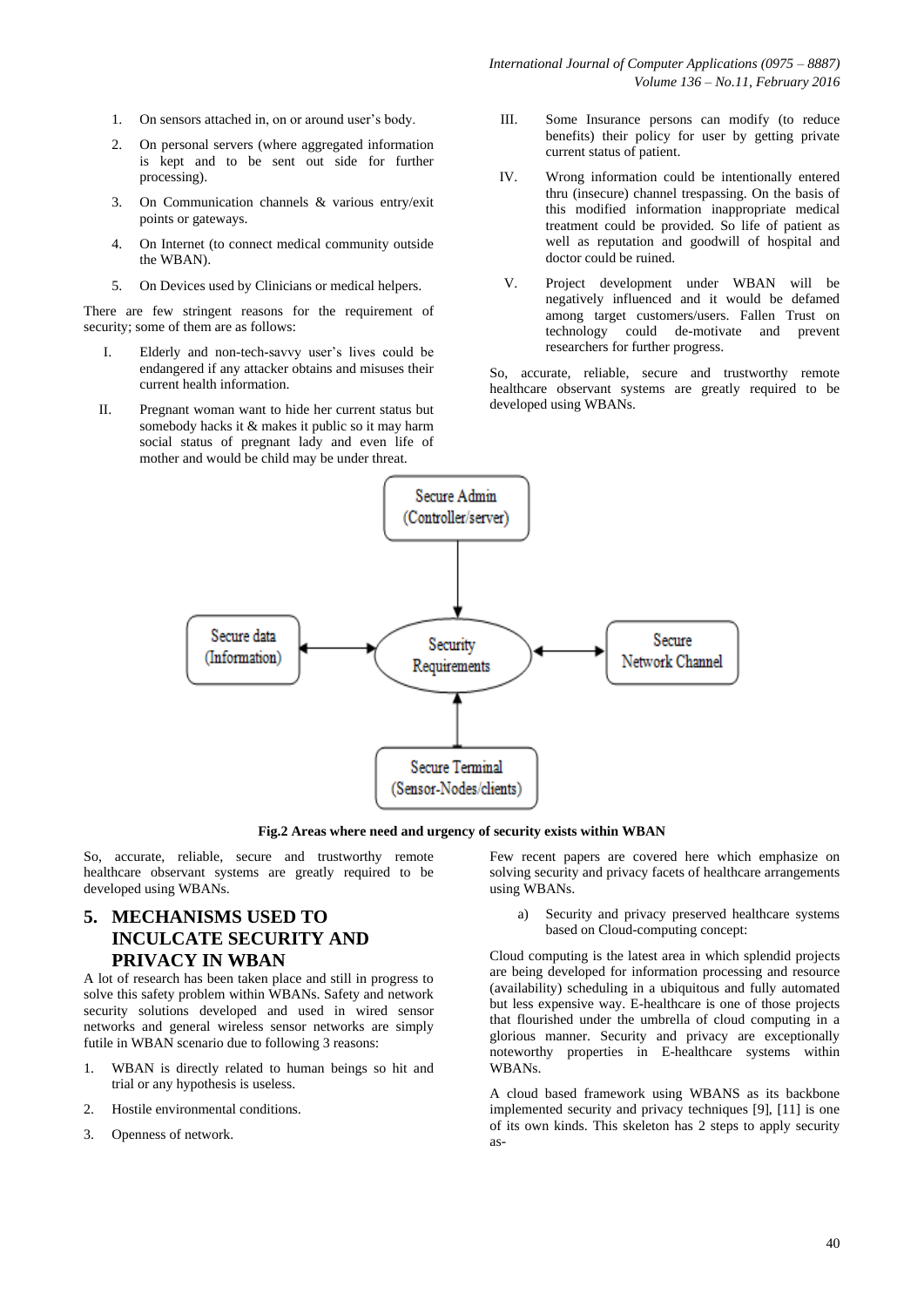- (i) Any pair of sensors can talk to each other safely by using multi-biometric key generation scheme within WBANs.
- (ii) Patient's data stored on cloud has been made confidential and safe by using dynamic reconstruction of metadata.

This framework has attached a personal server to a patient, a client interface/ data-reader, RBS (Remote base station) and a hospital community cloud. This structure supports both indoor (within hospital) and outdoor (away from hospital) patients. Main technique used to secure communication is based on combination of 2 biometric values as values taken from ECG and EEG devices. It raises length of keys using key-gen algorithm. This raised length keys are used to encrypt and decrypt the private data and in this way randomness and unpredictability are introduced for attackers. Patient's data is parameterized as per the degree of sensitivity. By this approach a ubiquitous mobile healthcare service is devised in this framework. Testing of security has been tested by DIEHARDER software on UBUNTU machine.

Thus, confidentiality, authenticity and integrity are conserved here and a new area of future research has also been initiated. But this framework is not putting sufficient focus to protect against physical tampering and jamming of sensing devices.

One more research paper by Han, In & Jo [10] has presented a better scheme for data confidentiality in cloud-based WBANs. In this paper authors have proposed a multi-valued and ambiguous scheme to confine data confidentiality. Data communication between cloud and WBANs is attempted to be secured efficiently. It is based on the association of complexity theory to cryptography. Authors have compared their results with standard AES, DES encryption techniques and shown their supremacy on these contemporary methods.

In another research presented by Muhannad and Yaser [16] efficient information collection in WBANs is implemented by introducing cloudlet concept. Reliability and trust worthiness is maintained here up to some limit. Hence, integrity of large data collected by different machines attached to patients and users is also aimed to be kept.

b) Multidisciplinary approaches used to develop secure WBANs in healthcare:

Since WBANs are directly related to human health, so different human body generated or contained values/information can be made used to grow security within systems. By following above idea, robustness property of human body is used as an inspiration [19] which is evolved from biology to develop secure systems. An approach to secure WBAN using BIO-Inspiration developed by Rathore et al. is revolutionary idea in recent scenario. In this research security is implemented by using human immune system as it base and inspiration along with machine learning techniques have been applied here. Here malicious nodes are detected by machine learning module. Antigen and antibody concept of human immune system is used as a different module for removal of malicious nodes from communication network.

According to another research new improved encryption mechanisms are developed on the basis of two concepts-DNA computation and Chaos Theory [22]. It targets secure data communication by using a concept- only encrypted information will be transmitted. DNA based cryptography is not a new method but doing this along with chaos theory of non-linear mathematical model brings a broad and unpredictable encryption scheme in to picture. Unauthorized user will feel this chaotic encrypted data as a noise. So chaos is used as a key generator and it proved as a strong pseudorandom generator. By this concept safe, collision-free and efficient MAC protocol could be developed here.

c) Protocol-redesigning and development based mechanism to implement security in WBANs in healthcare:

In these mechanisms, many existing routing and transmission control protocols are redesigned and developed again in order to make secure and privacy preserving WBANs. Another area of development consists of many new security protocols to defeat evil intensions of cryptanalysts.

Zhang et al. developed a secure and lightweight admission and transmission protocol for WBSNs and WBANs [21]. In this protocol PWH (Personal Wireless Hub) and PHI (Personal Health Information) are utilized as basic terms. PWH is local processing unit of WBANs and data collected by sensors is termed as PHI. Data is forwarded from PWH to remote healthcare centre for necessary actions. In this research both- security of transmission of PHI and preserving privacy of PHI are handled properly. A polynomial based authentication scheme is explored and used to fulfill above required security and privacy implementation. Eavesdropping is controlled and prevented here by applying pair wise key generation and usage by two non-malicious nodes. Security while transmitting the data is applied by devising a protocol along with symmetric encryption and sub-keyed hash function. By applying this methodology few major security aspects as- confidentiality, authentication and integrity are accomplished. This protocol was implemented on optimally numbered systems having TinyOS version 2.x. Energy consumption by each component is also controlled here.

Another development of security protocol is enriched by enabling the proper usage of Different PAKE (pair-wise acknowledgement key exchange) based idea. A detailed analysis of PAKE protocols [18] provides a transparent view of secure WBANs. Various limitations in PAKE protocols such as forward secrecy, impersonation attacks, dictionary, and replay attacks are also analyzed here thoroughly. Hence, these researches are definitely giving a path to move ahead and create few more security protocols to strengthen security of data and communication channels within WBANs. Other trust based schemes and anomaly detection systems [2] are also being developed to make E-healthcare observatory systems more reliable.

## **6. CONCLUSION**

This paper provides an assessment of current state-of-art methods to design a completely new dimension of efficient and secure remote e-healthcare monitoring systems using WBANs. Nowadays technical advancements are equally worried about the health of our ageing society. This review paper is the first step to find and solve existing problems in Ehealthcare arrangements. Our future research must be in the direction of multidisciplinary attachments to obtain better, promising and unexplored area of WBAN based e-healthcare arrangements. As IOT (Interenet Of Things) has become recent area of development for efficient service providing. But a lot of research work is required to enhance security and privacy within applications based on IOT. So the future scope of this review paper is pervasive development of security enabled system along with sufficiently high availability of resources. In future, developers must raise trust of technology among society. Security and privacy are the only two basic